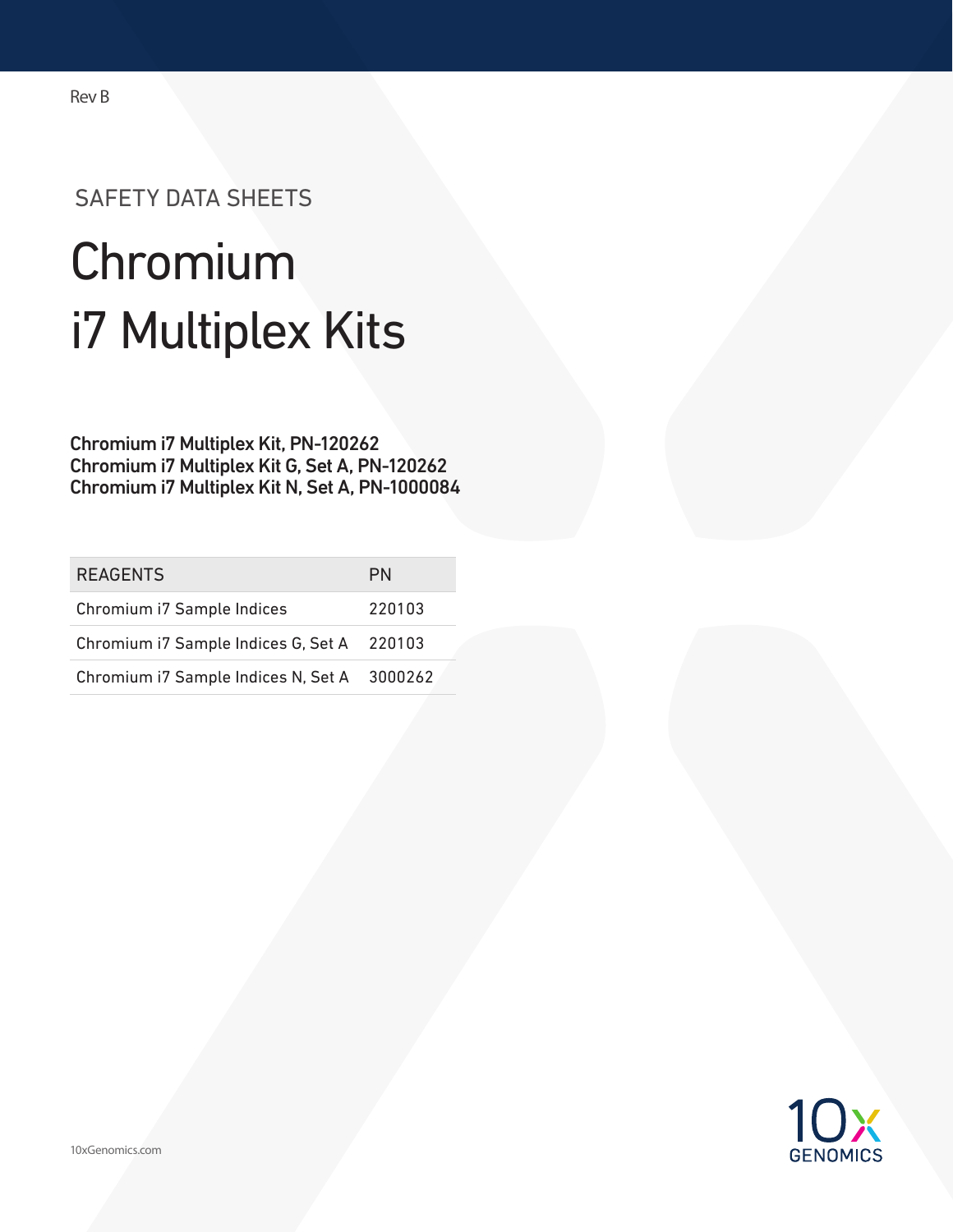

OSHA HazCom Standard 29 CFR 1910.1200(g) and GHS Rev 03.

Issue date 07/20/2018 Reviewed on 10/07/2016

\* **1 Identification** · **Product Identifier** · **Trade Name: Chromium™ i7 Sample Indices Chromium™ i7 Sample Indices G, Set A Chromium™ i7 Sample Indices N, Set A** · **Product Number:** 220103 3000262 · **Relevant identified uses of the substance or mixture and uses advised against:** · **Product Description:** No further relevant information · **Details of the Supplier of the Safety Data Sheet:** · **Manufacturer/Supplier:** 10X Genomics 7068 Koll Center Parkway Suite 401 Pleasanton, CA 94566 1 925 401 7300 · **Emergency telephone number:** 1 925 401 7300 **Hazard(s) Identification** · **Classification of the substance or mixture:** The product does not need classification according to OSHA HazCom Standard 29 CFR paragraph (d) of §1910.1200(g) and GHS Rev 03. · **Label elements:** · **GHS label elements** Non-Regulated Material · **Hazard pictograms:** Non-Regulated Material · **Signal word:** Non-Regulated Material · **Hazard statements:** Non-Regulated Material · **Unknown acute toxicity:** This value refers to knowledge of known, established toxicological or ecotoxicological values. 0 % of the mixture consists of component(s) of unknown toxicity. · **Classification system:** NFPA/HMIS Definitions: 0-Least, 1-Slight, 2-Moderate, 3-High, 4-Extreme · **NFPA ratings (scale 0 - 4)**  $\overline{0}$  $\overline{0}$  $\overline{0}$  $Health = 0$  $Fire = 0$  $Reactivity = 0$ · **HMIS-ratings (scale 0 - 4) HEALTH**  FIRE <mark>REACTIVITY</mark> 0  $\overline{0}$  $\boxed{0}$  $Health = 0$  $Fire = 0$ Physical Hazard  $= 0$ · **Hazard(s) not otherwise classified (HNOC):** None known **3 Composition/Information on Ingredients** · **Chemical characterization: Substance** · **CAS No. Description** Non-Regulated Material (Contd. on page 2)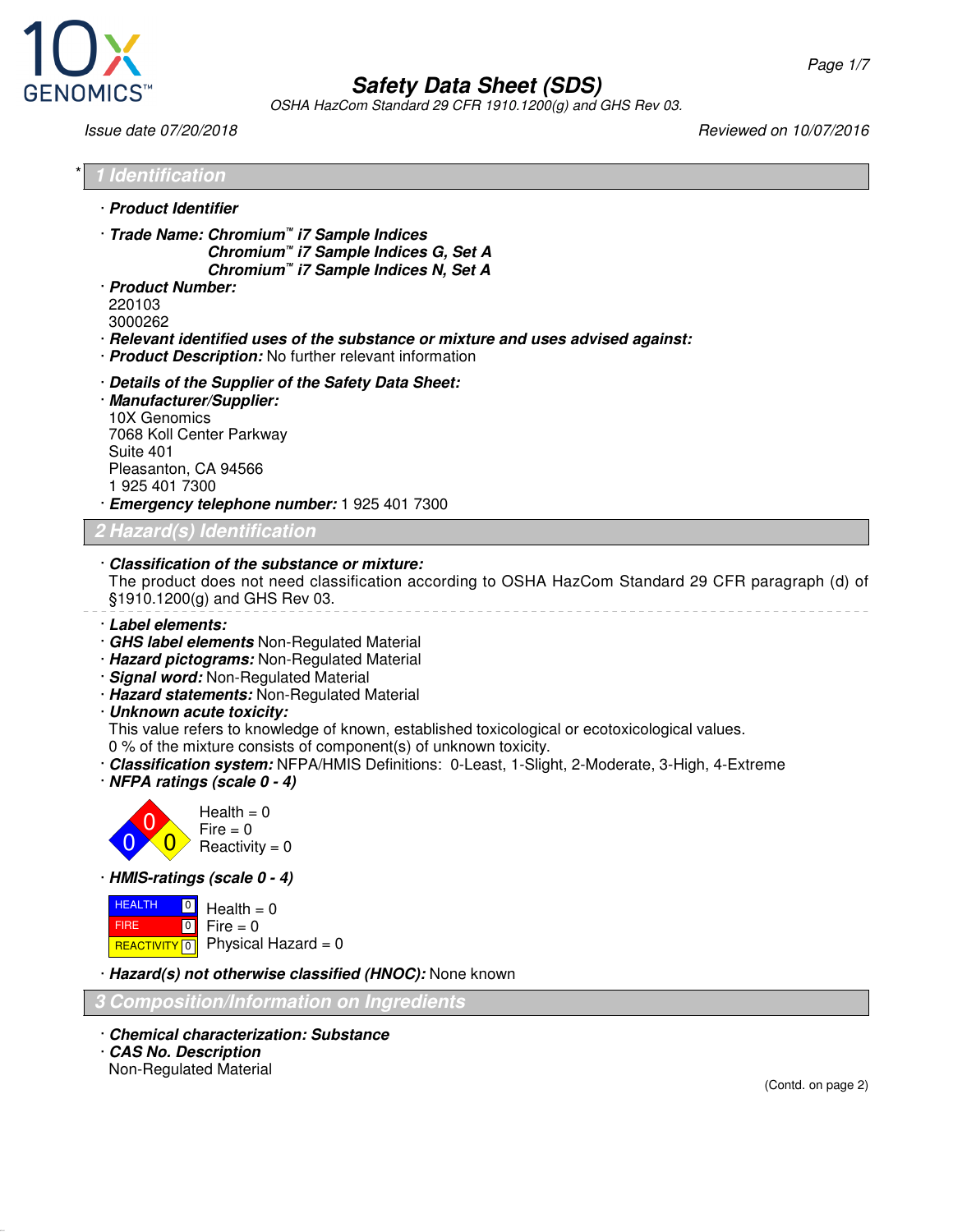

OSHA HazCom Standard 29 CFR 1910.1200(g) and GHS Rev 03.

Issue date 07/20/2018 Reviewed on 10/07/2016

#### **Trade Name: Chromium™ i7 Sample Indices Chromium™ i7 Sample Indices G, Set A Chromium™ i7 Sample Indices N, Set A**

#### · **Additional information:**

Trade secret made in accordance with paragraph (i) of §1910.1200 of 29 CFR 1910.1200, the OSHA Hazard Communication Standard and U.S. Code of Federal Regulations.

#### **4 First-Aid Measures**

#### · **Description of first aid measures**

- · **General information:** No special measures required.
- · **After inhalation:** Supply fresh air; consult doctor in case of complaints.
- · **After skin contact:** If skin irritation occurs, consult a doctor.
- · **After eye contact:** Rinse opened eye for several minutes under running water.
- · **After swallowing:** If swallowed and symptoms occur, consult a doctor.
- · **Information for doctor**
- · **Most important symptoms and effects, both acute and delayed:** No further relevant information available.
- · **Indication of any immediate medical attention and special treatment needed:**
- No further relevant information available.

#### **5 Fire-Fighting Measures**

- · **Extinguishing media**
- · **Suitable extinguishing agents:**
- CO<sub>2</sub>, extinguishing powder or water spray. Fight larger fires with water spray or alcohol resistant foam.
- · **For safety reasons unsuitable extinguishing agents:** No further relevant information.
- · **Special hazards arising from the substance or mixture:** No further relevant information available.
- · **Advice for firefighters**
- · **Special protective equipment for firefighters:**

As in any fire, wear self-contained breathing apparatus pressure-demand (NIOSH approved or equivalent) and full protective gear to prevent contact with skin and eyes.

**6 Accidental Release Measures**

- · **Personal precautions, protective equipment and emergency procedures:** Not required.
- · **Environmental precautions:** Do not allow to enter sewers/surface or ground water.
- · **Methods and material for containment and cleaning up:** Absorb with liquid-binding material (i.e. sand, diatomite, acid binders, universal binders, sawdust). Dispose of the collected material according to regulations.
- · **Reference to other sections:** See Section 7 for information on safe handling. See Section 8 for information on personal protection equipment. See Section 13 for disposal information.
- · **Protective Action Criteria for Chemicals**
- · **PAC-1:**
- Substance is not listed.
- · **PAC-2:**
- Substance is not listed.
- · **PAC-3:**

Substance is not listed.

(Contd. on page 3)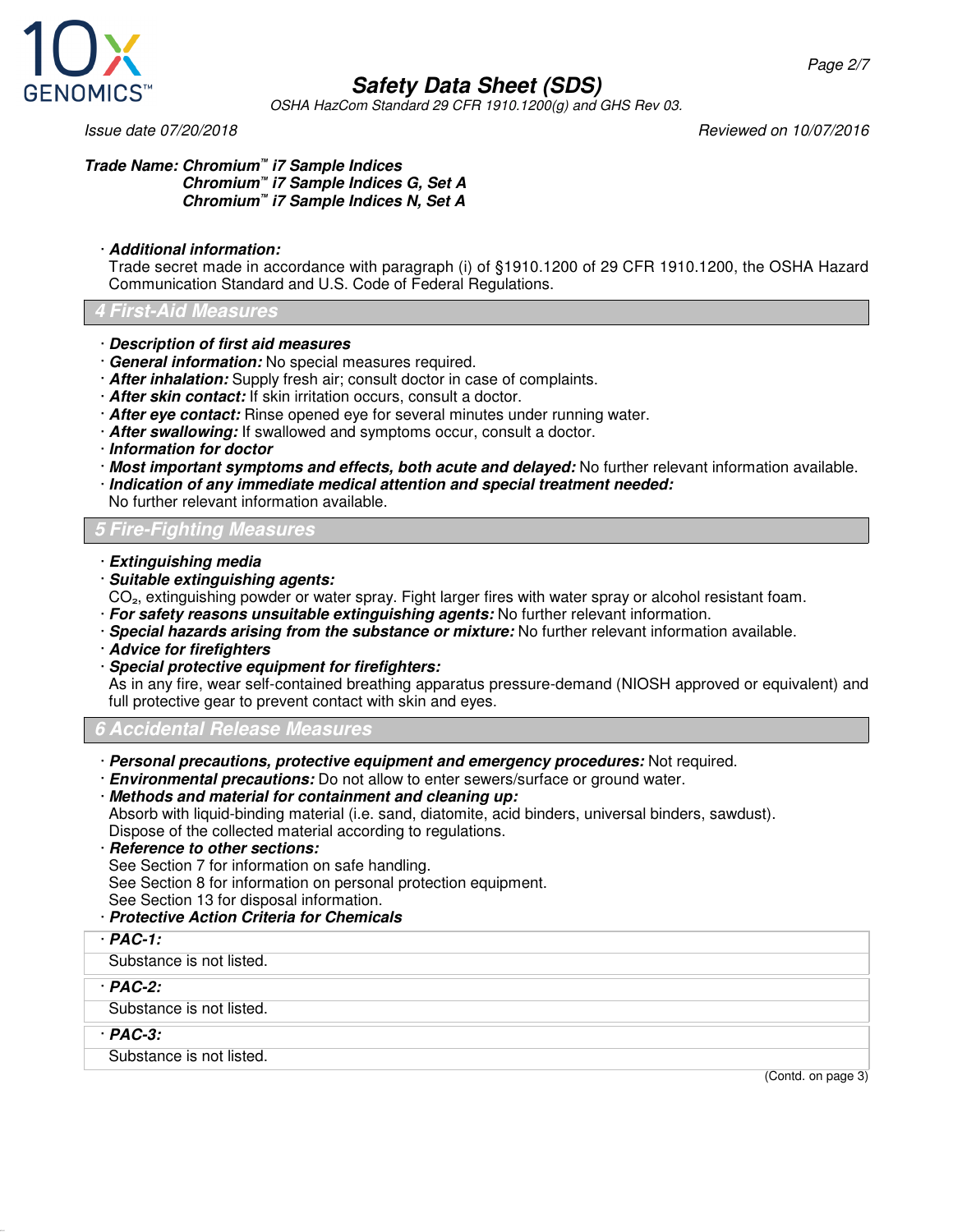

OSHA HazCom Standard 29 CFR 1910.1200(g) and GHS Rev 03.

Issue date 07/20/2018 Reviewed on 10/07/2016

Page 3/7

**Trade Name: Chromium™ i7 Sample Indices Chromium™ i7 Sample Indices G, Set A Chromium™ i7 Sample Indices N, Set A**

#### **7 Handling and Storage**

- · **Handling**
- · **Precautions for safe handling:** No special measures required.
- · **Information about protection against explosions and fires:** No special measures required.
- · **Conditions for safe storage, including any incompatibilities**
- · **Storage**
- · **Requirements to be met by storerooms and receptacles:** Store in the original container.
- · **Information about storage in one common storage facility:** Not required.
- · **Further information about storage conditions:** None.
- · **Specific end use(s):** No further relevant information available.

**8 Exposure Controls/Personal Protection**

- · **Additional information about design of technical systems:** Does not apply.
- · **Control parameters:**
- · **Components with occupational exposure limits:**
- · **Additional information:** The lists that were valid during the creation of this SDS were used as basis.
- · **Exposure controls:**
- · **Personal protective equipment**
- · **General protective and hygienic measures:**
- The usual precautionary measures for handling chemicals should be followed.
- · **Breathing equipment:** Not required.
- · **Protection of hands:**



Protective gloves

· **Material of gloves:**

The selection of the suitable gloves does not only depend on the material, but also on further marks of quality and varies from manufacturer to manufacturer.

· **Penetration time of glove material:** Not applicable.

#### **9 Physical and Chemical Properties**

· **Information on basic physical and chemical properties**

| <b>General Information</b> |  |
|----------------------------|--|
| · Appearance:              |  |
| Form:                      |  |
| <b>Color:</b>              |  |

**Boiling point/Boiling range:** 

**Form:** Liquid **Color:** Colorless · **Odour:** Odorless · **Odor threshold:** Not determined. · **pH-value:** Acidic **Melting point/Melting range:** Not determined.<br>**Boiling point/Boiling range:** Not determined.

· **Flash point:** None

· **Change in condition**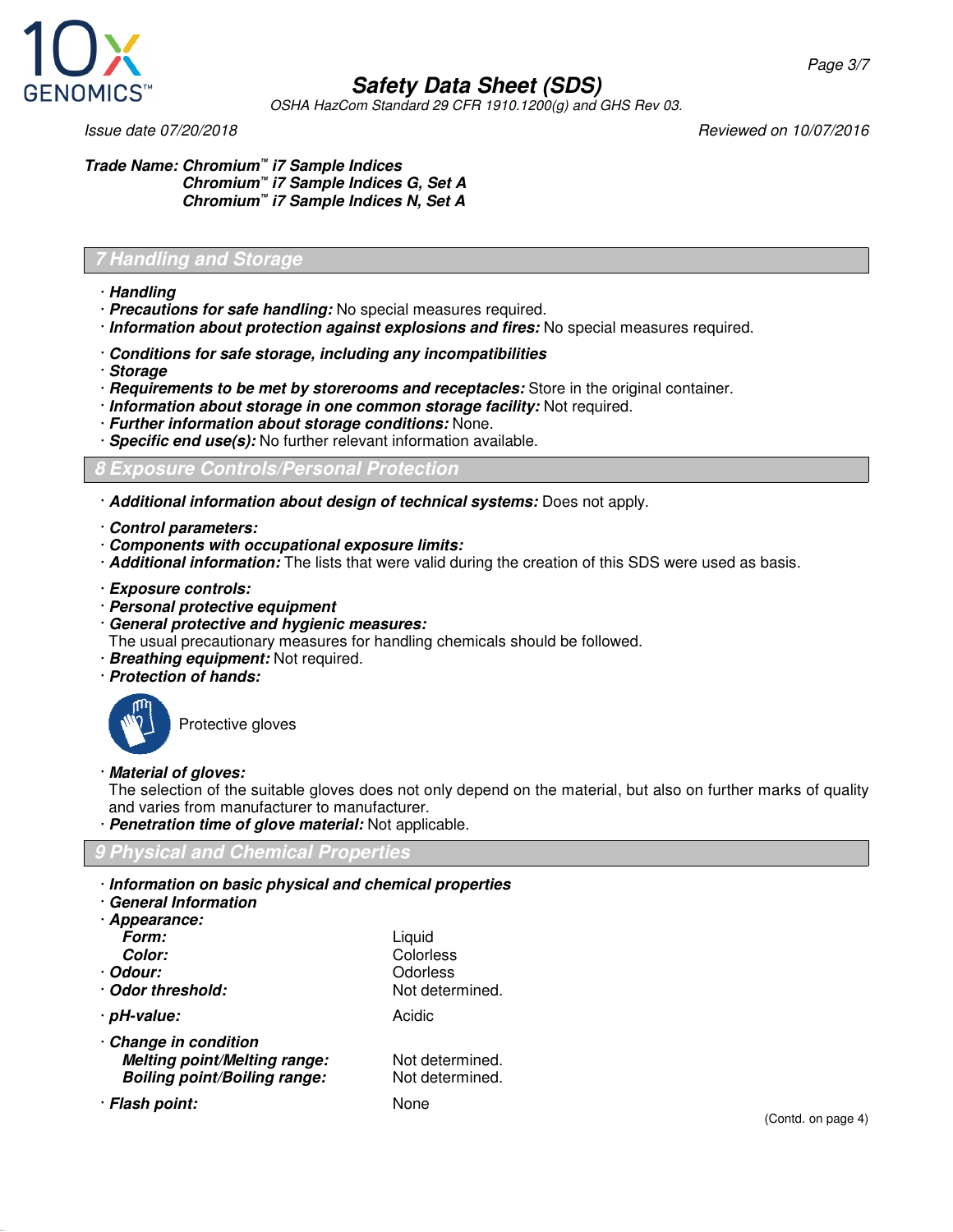

OSHA HazCom Standard 29 CFR 1910.1200(g) and GHS Rev 03.

Issue date 07/20/2018 Reviewed on 10/07/2016

**Trade Name: Chromium™ i7 Sample Indices Chromium™ i7 Sample Indices G, Set A Chromium™ i7 Sample Indices N, Set A**

| · Flammability (solid, gaseous):                                                         | Not applicable.                                                                             |  |
|------------------------------------------------------------------------------------------|---------------------------------------------------------------------------------------------|--|
| · Ignition temperature:                                                                  | Not applicable                                                                              |  |
| · Decomposition temperature:                                                             | Not determined.                                                                             |  |
| · Auto igniting:                                                                         | Not determined.                                                                             |  |
| · Danger of explosion:                                                                   | Product does not present an explosion hazard.                                               |  |
| · Explosion limits:<br>Lower:<br><b>Upper:</b>                                           | Not determined.<br>Not determined.                                                          |  |
| · Vapor pressure:                                                                        | Not determined.                                                                             |  |
| · Density:<br><b>Relative density:</b><br>Vapor density:<br><b>Evaporation rate:</b>     | Not determined.<br>Not determined.<br>Not determined.                                       |  |
| · Solubility in / Miscibility with:<br>Water:                                            | Not miscible or difficult to mix.                                                           |  |
| · Partition coefficient (n-octanol/water): Not determined.                               |                                                                                             |  |
| · Viscosity:<br>Dynamic:<br><b>Kinematic:</b><br>Organic solvents:<br>Other information: | Not determined.<br>Not determined.<br>$0.0\%$<br>No further relevant information available. |  |

- **10 Stability and Reactivity**
- · **Reactivity:** No further relevant information available.
- · **Chemical stability:** Stable under normal conditions.
- · **Thermal decomposition / conditions to be avoided:** No decomposition if used according to specifications.
- · **Possibility of hazardous reactions:** No dangerous reactions known.
- · **Conditions to avoid:** No further relevant information available.
- · **Incompatible materials:** No further relevant information available.
- · **Hazardous decomposition products:** No dangerous decomposition products known.

#### **11 Toxicological Information**

- · **Information on toxicological effects:**
- · **Acute toxicity:**
- · **LD/LC50 values that are relevant for classification:** No data available.
- · **Primary irritant effect:**
- · **On the skin:** No irritating effect.
- · **On the eye:** No irritating effect.
- · **Additional toxicological information:**

When used and handled according to specifications, the product does not have any harmful effects according to our experience and the information provided to us.

The substance is not subject to classification.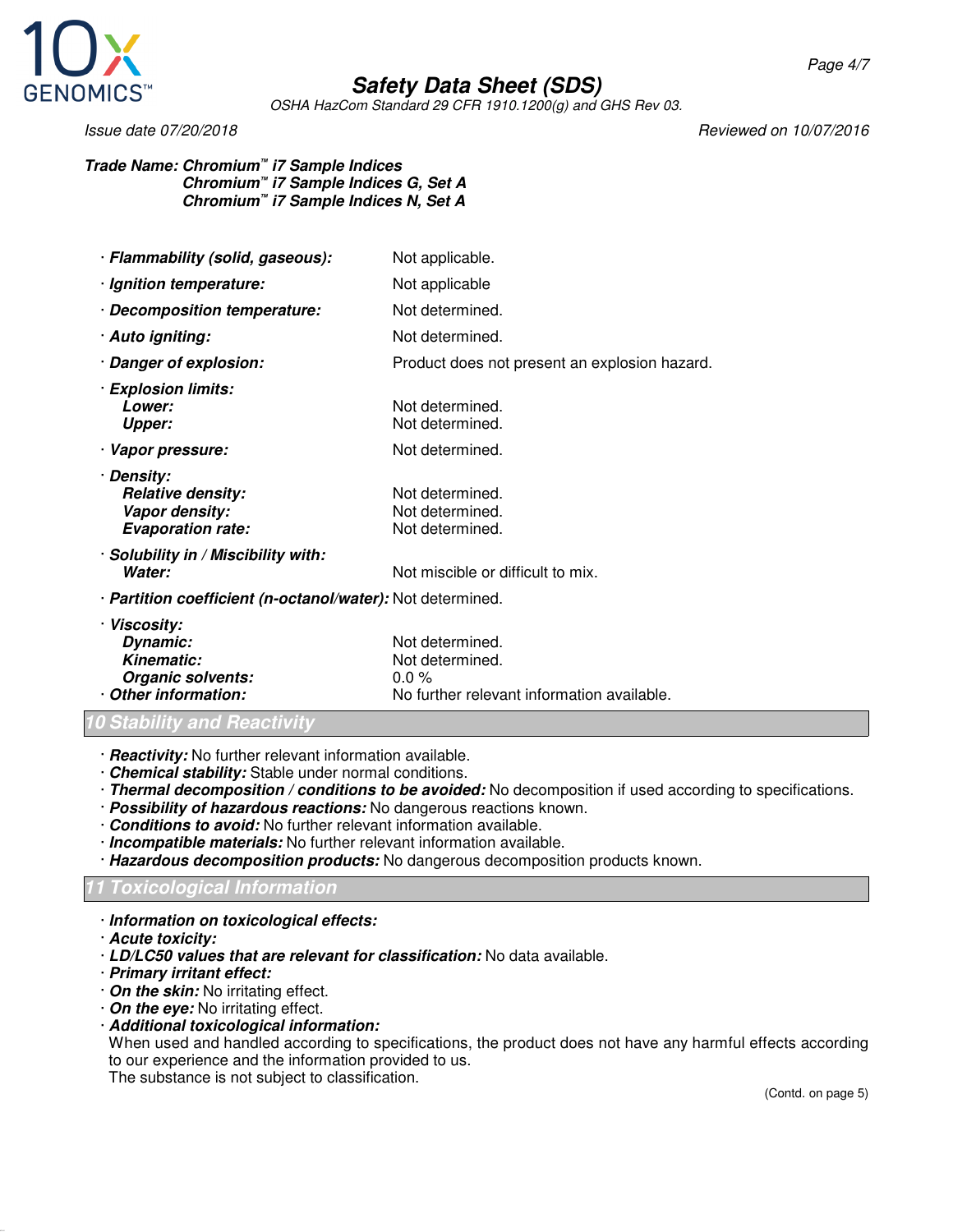

OSHA HazCom Standard 29 CFR 1910.1200(g) and GHS Rev 03.

Issue date 07/20/2018 Reviewed on 10/07/2016

**Trade Name: Chromium™ i7 Sample Indices Chromium™ i7 Sample Indices G, Set A Chromium™ i7 Sample Indices N, Set A**

· **Carcinogenic categories:**

· **IARC (International Agency for Research on Cancer):**

Substance is not listed.

· **NTP (National Toxicology Program):**

Substance is not listed.

· **OSHA-Ca (Occupational Safety & Health Administration):**

Substance is not listed.

**12 Ecological Information**

- · **Toxicity:**
- · **Aquatic toxicity:** No further relevant information available.
- · **Persistence and degradability:** No further relevant information available.
- · **Behavior in environmental systems:**
- · **Bioaccumulative potential:** No further relevant information available.
- · **Mobility in soil:** No further relevant information available.
- · **Additional ecological information:**
- · **General notes:**

Do not allow undiluted product or product that has not been neutralized to reach ground water, water course or sewage system.

- · **Results of PBT and vPvB assessment:**
- · **PBT:** Not applicable.
- · **vPvB:** Not applicable.
- · **Other adverse effects:** No further relevant information available.

#### **13 Disposal Considerations**

#### · **Waste treatment methods**

· **Recommendation:**

Smaller quantities can be disposed of with household waste.

Observe all federal, state and local environmental regulations when disposing of this material.

- · **Uncleaned packaging**
- · **Recommendation:** Disposal must be made according to official regulations.

#### **14 Transport Information**

| · UN-Number:                                 |                        |
|----------------------------------------------|------------------------|
| · DOT, ADR/ADN, ADN, IMDG, IATA              | Non-Regulated Material |
| · UN proper shipping name:                   |                        |
| · DOT, ADR/ADN, ADN, IMDG, IATA              | Non-Regulated Material |
| · Transport hazard class(es):                |                        |
| · DOT, ADR/ADN, ADN, IMDG, IATA              |                        |
| · Class:                                     | Non-Regulated Material |
| · Packing group:                             |                        |
| · DOT, ADR/ADN, IMDG, IATA                   | Non-Regulated Material |
| · Environmental hazards:                     | Not applicable.        |
| · Special precautions for user:              | Not applicable.        |
| · Transport in bulk according to Annex II of |                        |
| <b>MARPOL73/78 and the IBC Code:</b>         | Not applicable.        |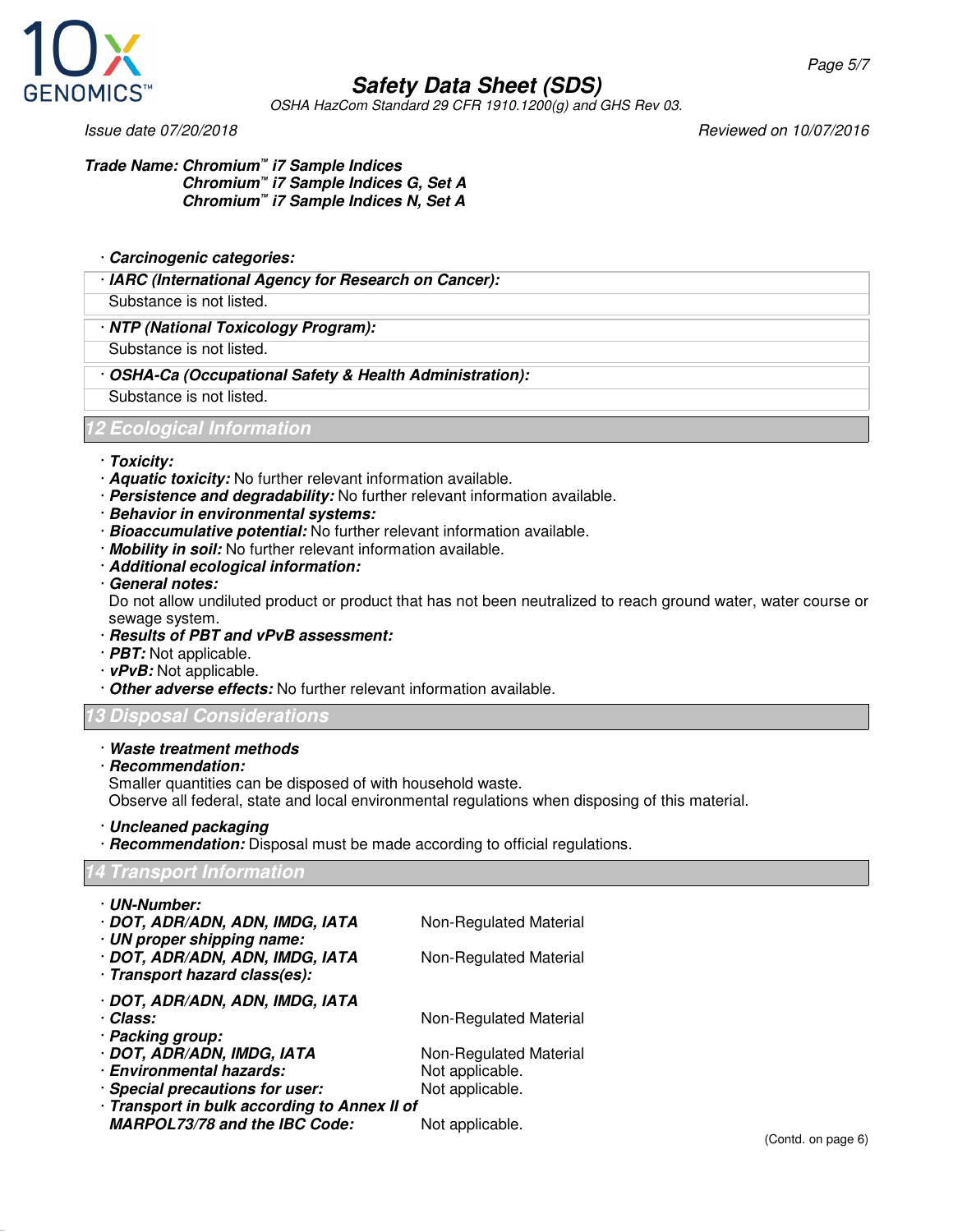

OSHA HazCom Standard 29 CFR 1910.1200(g) and GHS Rev 03.

#### **Trade Name: Chromium™ i7 Sample Indices Chromium™ i7 Sample Indices G, Set A Chromium™ i7 Sample Indices N, Set A**

· **UN "Model Regulation":** Non-Regulated Material

#### **15 Regulatory Information**

- · **Safety, health and environmental regulations/legislation specific for the substance or mixture:**
- · **SARA (Superfund Amendments and Reauthorization):**
- · **Section 355 (extremely hazardous substances):**
- Substance is not listed.
- · **Section 313 (Specific toxic chemical listings):**
- Substance is not listed.
- · **TSCA (Toxic Substances Control Act):**
- **Proprietary**
- · **California Proposition 65:**
- · **Chemicals known to cause cancer:**
- Substance is not listed.
- · **Chemicals known to cause reproductive toxicity for females:**
- Substance is not listed.
- · **Chemicals known to cause reproductive toxicity for males:**
- Substance is not listed.
- · **Chemicals known to cause developmental toxicity:**
- Substance is not listed.
- · **New Jersey Right-to-Know List:**
- Substance is not listed.
- · **New Jersey Special Hazardous Substance List:**
- Substance is not listed.
- · **Pennsylvania Right-to-Know List:**
- Substance is not listed.
- · **Pennsylvania Special Hazardous Substance List:** Substance is not listed.
- · **Carcinogenic categories:**
- · **EPA (Environmental Protection Agency):**
- Substance is not listed.
- · **TLV (Threshold Limit Value established by ACGIH):**
- Substance is not listed.
- · **NIOSH-Ca (National Institute for Occupational Safety and Health):**
- Substance is not listed.
- · **GHS label elements** Non-Regulated Material
- · **Hazard pictograms:** Non-Regulated Material
- · **Signal word:** Non-Regulated Material
- · **Hazard statements:** Non-Regulated Material
- · **National regulations:**
- Non-Regulated Material

Issue date 07/20/2018 Reviewed on 10/07/2016